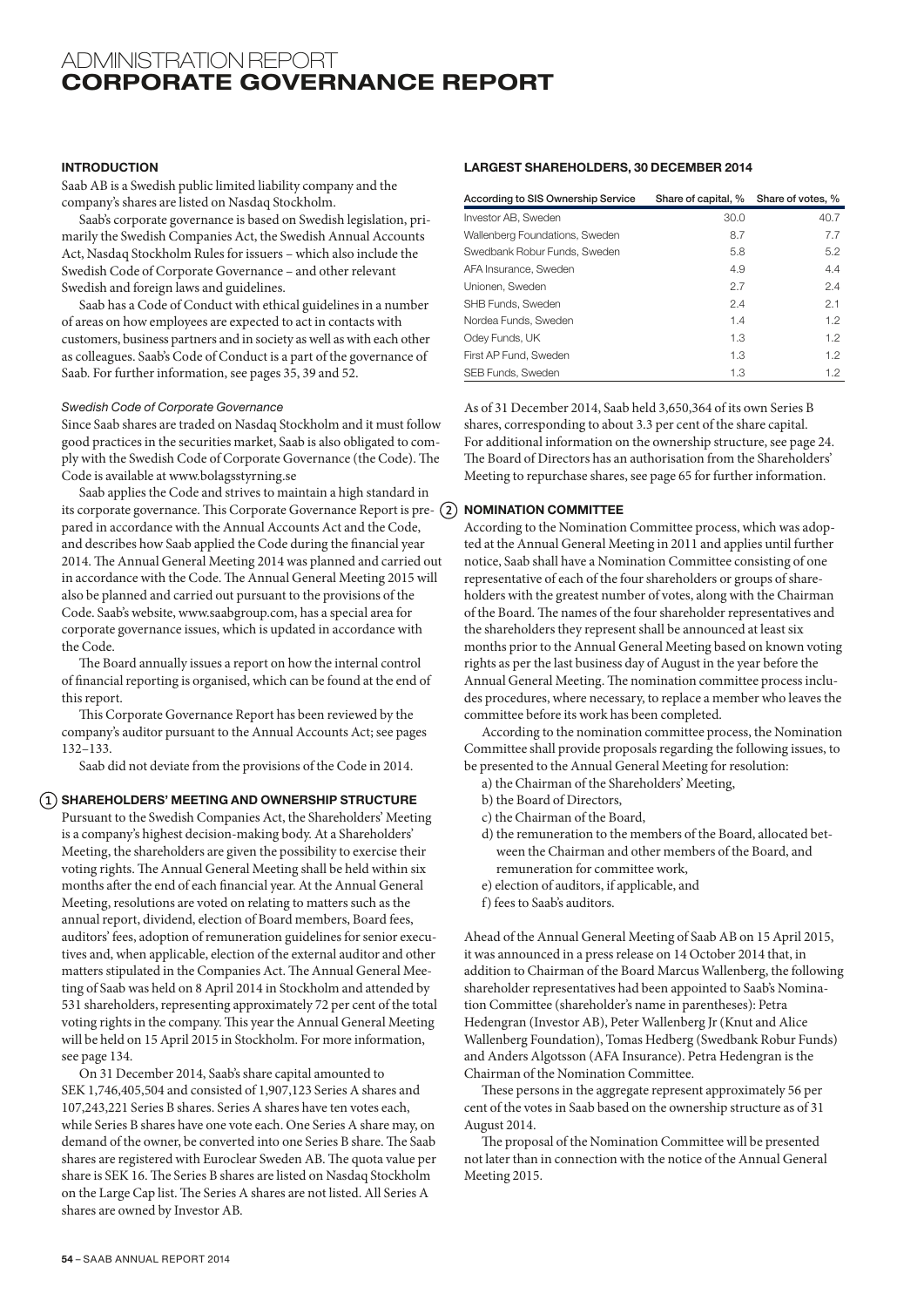## GOVERNANCE AND REPORTING 2014



\* Included as of 1 January 2015 in the new business area Industrial Products and Services (IPS).

# MEMBERS OF THE NOMINATION COMMITTEE FOR ANNUAL GENERAL MEETING 2015

| Member           | Representing                                                | % of votes<br>31-8-2014 | % of capital<br>31-8-2014 |
|------------------|-------------------------------------------------------------|-------------------------|---------------------------|
| Petra Hedengran  | <b>Investor AB</b>                                          | 39.5                    | 30.0                      |
|                  | Peter Wallenberg Jr Knut och Alice Wallenbergs<br>Stiftelse | 7.6                     | 8.7                       |
| Tomas Hedberg    | Swedbank Robur Fonder                                       | 4.6                     | 5.3                       |
| Anders Algotsson | AFA Försäkring                                              | 4.0                     | 4.6                       |
|                  | Marcus Wallenberg Styrelseordförande<br>Saab AB             |                         |                           |

# BOARD OF DIRECTORS

#### *Composition of the Board*

According to Saab's Articles of Association, the Board of Directors shall, in addition to the employee representatives, consist of at least six and not more than twelve members. The Board members are elected annually at the Annual General Meeting. According to resolution at the Annual General Meeting on 8 April 2014, Saab's Board of Directors shall consist of nine members elected by the Shareholders' Meeting with no deputies. In addition, the employee organisations appoint three Board members with an equal number of deputies.

At the Annual General Meeting on 8 April 2014, Håkan Buskhe, Johan Forssell, Sten Jakobsson, Sara Mazur, Per-Arne Sandström, Cecilia Stegö Chilò, Lena Treschow Torell, Marcus Wallenberg and Joakim Westh were re-elected.

Marcus Wallenberg was elected Chairman of the Board of Directors. At the statutory Board meeting after the Annual General Meeting Sten Jakobsson was elected Deputy Chairman of the Board. Among Board members, only President and CEO Håkan Buskhe is employed by the company.

Information on the remuneration to the members of the Board as resolved by the Annual General Meeting 2014 is set forth in note 37 of the annual report.

# *Members of the Board elected by the Shareholders' Meeting*

| Marcus Wallenberg | Sten Jakobsson     | Cecilia Stegö Chilò  |
|-------------------|--------------------|----------------------|
| Håkan Buskhe      | Sara Mazur         | Lena Treschow Torell |
| Johan Forssell    | Per-Arne Sandström | Joakim Westh         |

The Board Members' other significant professional commitments, work experience, shareholdings etc. are set forth in the presentation of the Board of Directors; see pages 60–61.

#### *Employee representatives*

| Regulars           | Deputies         |
|--------------------|------------------|
| Stefan Andersson   | Göran Gustavsson |
| Catarina Carlgvist | Jan Kovacs       |
| Conny Holm         | Nils Lindskog    |

#### *Independence requirement*

The table on page 56 sets forth the members of the Board elected by the Shareholders' Meeting who, according to the provisions of the Code, are considered independent in relation to the company and its management, as well as in relation to the company's major shareholders.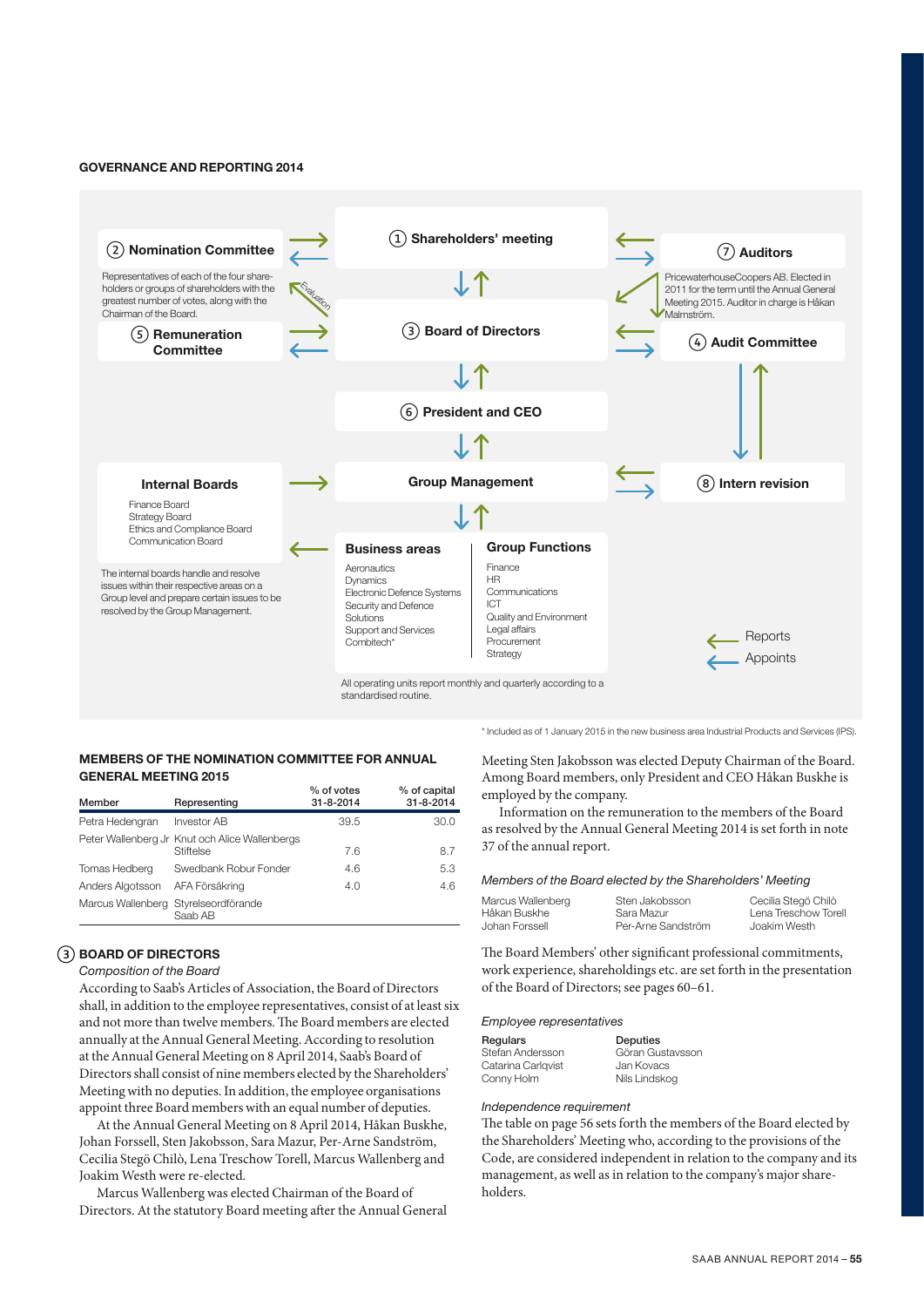# COMPOSITION AND INDEPENDENCE OF THE BOARD IN 2014

| Member               | Elected | Independent<br>of the company/<br>management | Independent<br>of major<br>shareholders |
|----------------------|---------|----------------------------------------------|-----------------------------------------|
| Marcus Wallenberg    | 1992    | Yes                                          | No <sup>1</sup>                         |
| Håkan Buskhe         | 2011    | No <sup>2</sup>                              | Yes                                     |
| Johan Forssell       | 2010    | Yes                                          | $NO$ <sub>3</sub> $)$                   |
| Sten Jakobsson       | 2008    | Yes                                          | Yes                                     |
| Sara Mazur           | 2013    | Yes                                          | Yes                                     |
| Per-Arne Sandström   | 2005    | Yes                                          | Yes                                     |
| Cecilia Stegö Chilò  | 2010    | Yes                                          | Yes                                     |
| Lena Treschow Torell | 2005    | Yes                                          | N <sup>4</sup>                          |
| Joakim Westh         | 2010    | Yes                                          | Yes                                     |

1) Member of Investor AB's Board

2) President and CEO of Saab

<sup>3)</sup> Employed by Investor AB<br><sup>4)</sup> Member of Investor AB's Board

Accordingly, the company fulfils the requirement of the Code that a majority of the Board Members appointed by the Shareholders' Meeting are independent of the company and its management, and that at least two of them are independent of the major shareholders.

#### *Work of the Board*

According to the Board's rules of procedure, six ordinary meetings shall normally be held each year, in addition to the statutory meeting. The Board may also meet whenever circumstances demand. During 2014, the Board held one statutory meeting, seven ordinary meetings and three extraordinary meetings, for a total of eleven meetings. The majority of the Board meetings during 2014 were held in Stockholm. In September, a meeting was held in Linköping with focus on the development of Gripen E. In connection with a Board meeting in early October, where the focus was on the company's naval operations, the Board visited Saab Kockums in Malmö and the shipyard in Karlskrona.

The Board annually adopts rules of procedure, an instruction on the allocation of work between the Board and the President, and an  $(4)$ instruction on financial reporting to the Board.

The rules of procedure contain provisions on the number of board meetings, a list of matters to be considered at the meetings, reporting from the auditor and special decisions to be taken at the statutory

meeting. The rules of procedure and special instruction for the President set forth the delegation of responsibilities between the Board and its two committees, the Remuneration Committee and the Audit Committee, including the role of the Chairman of the Board, and between the Board and the President. The instruction for the President sets out the President's duties and authority, including matters which require a Board resolution. The instruction also includes policies on investments, financing and reporting.

During the year, the Board was assisted by the Secretary of the Board of Directors, General Counsel Annika Bäremo, who is not a member of the Board.

The Board of Directors' meetings follow an agenda. Prior to the meetings, the Board Members receive documentation and supporting material for the issues on the agenda. At each Board meeting the President presents a Market and Operations Report. A financial report is presented at each Board meeting and in detail before the quarterly reports and year-end report. The Board regularly reviews and considers investments, research and development matters, organisational issues, mergers and acquisitions, and divestments of companies. The Board's annual work includes deciding on the company's business plan and strategy, which is normally resolved by the Board in June. The Board meeting every December considers the company's budget for the coming year. During 2014, the Board particularly a ddressed the acquisition of Saab Kockums and the company's naval operations. Furthermore, the Board set aside time for the contract with Brazil on Gripen NG and issues related to Gripen E to Sweden. During the year, the Board also worked with other key export and marketing strategies as well as the company's ethical standards.

Committee work represents an important part of the Board's work. After each meeting of the Audit and Remuneration Committees, the respective Chairman submits a report to the Board on the issues that were dealt with at the meeting. The Board then resolves on issues where the committees have prepared matters for resolution by the Board.

#### BOARD OF DIRECTORS' COMMITTEE WORK *Audit Committee*

In accordance with the principles set out in the Swedish Companies Act and the Code, the Board of Directors has appointed an Audit Committee consisting of three members. The work of the Audit Committee is mainly of a preparatory nature, i.e., preparing matters



Saab's Board of Directors visited Saab Kockums in Karlskrona in 2014.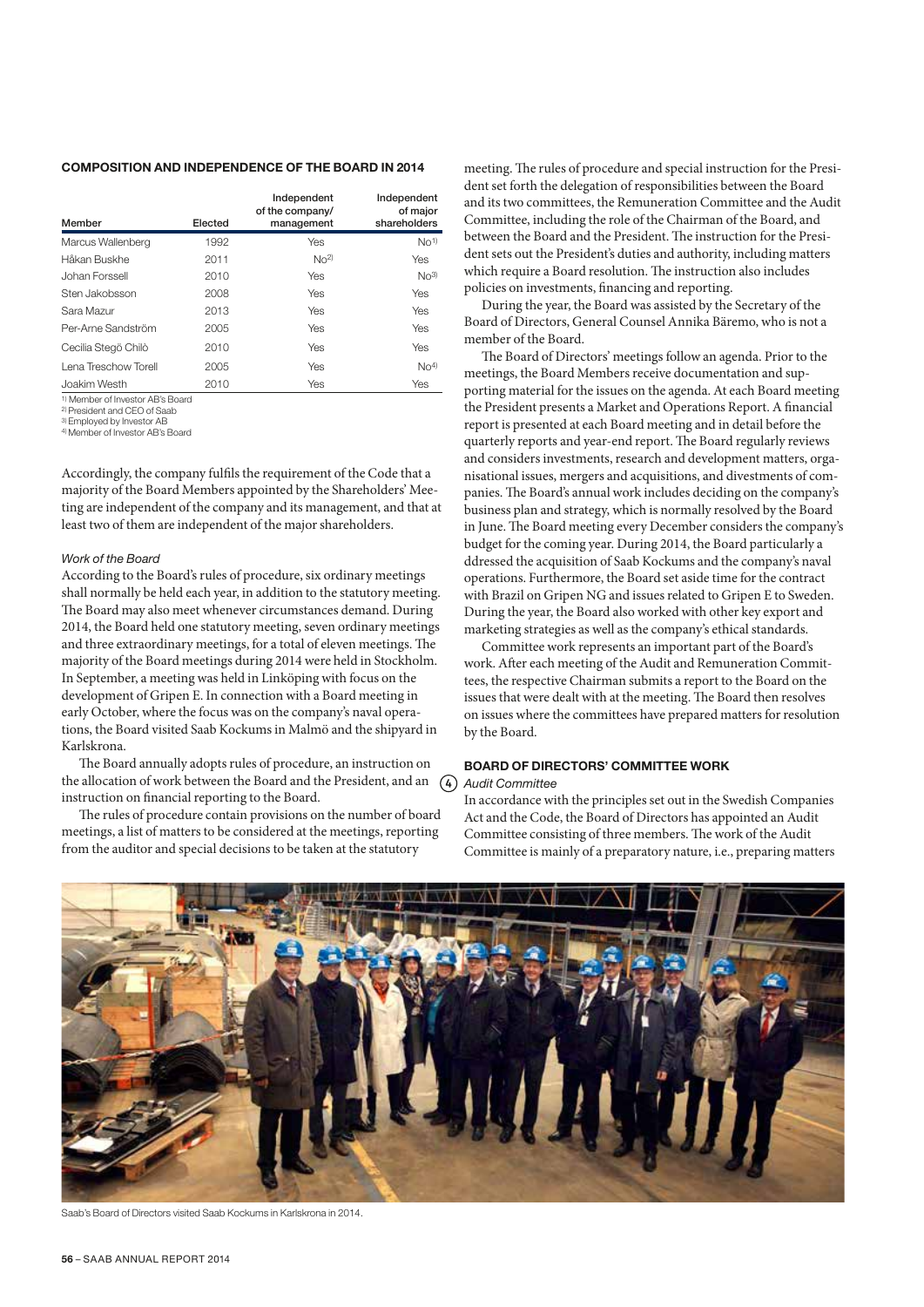for ultimate resolution by the Board. The Audit Committee has certain limited decision-making power. For example, the Committee has established guidelines for services other than auditing that the company may procure from its auditors.

The Audit Committee consists of the following members: Per-Arne Sandström (Chairman of the Committee), Johan Forssell and Joakim Westh, of whom Per-Arne Sandström and Joakim Westh are independent of the company and its management as well as of the major shareholders. All members of the committee have accounting or auditing competence. The General Counsel, Annika Bäremo, was Secretary to the Audit Committee during 2014.

The Audit Committee's assignment is set forth in the Board's rules of procedure. Among other things, the Audit Committee shall monitor the company's financial reporting, monitor the efficiency of the company's internal control, internal audit and risk management in respect of the financial reporting, keep informed about the audit of the annual report and group accounts, review and monitor the auditors' neutrality and independence, and assist the Nomination Committee in preparing proposals for the Shareholder Meeting's decision on election of auditors. In addition, the Audit Committee annually monitors and evaluates the effectiveness and appropriateness of the company's business ethics programme, including the Code of Conduct, keeping informed of material deviations or non-compliance with the company's ethical standards, including whistleblower reports, through regular reporting from the Ethics and Compliance Board. The company's external auditor is co-opted to the meetings of the Audit Committee. During 2014, the Audit Committee focused on current issues involving the company's financial position, financial reporting, budget, internal control and questions related to the company's business ethical standards and also assisting the Nomination Committee ahead of the election of auditors at the Annual General Meeting 2015.

The Audit Committee keeps minutes of its meetings, which are promptly distributed to the other members of the Board. In 2014, the Committee held six meetings.

## *Remuneration Committee*

In accordance with principles set out in the Code, the Board of Directors has appointed a Remuneration Committee consisting of three members: Marcus Wallenberg, Sten Jakobsson and Lena Treschow Torell. Lena Treschow Torell is Chairman of the committee. All the members are independent of the company and its management. The General Counsel, Annika Bäremo, was secretary to the committee during 2014.

The Remuneration Committee's tasks are to prepare the Board's resolutions on remuneration principles, remuneration and other terms of employment for the Group Management, monitor and evaluate variable remuneration programmes for the Group Management, both ongoing and those ended during the year, and monitor and evaluate the application of the remuneration guidelines for senior executives adopted by the Annual General Meeting as well as the current remuneration structures and levels in the company. The Remuneration Committee also proposes remuneration guidelines for senior executives to be submitted to the Annual General Meeting following resolution by the Board of Directors. Matters concerning employment terms, compensation and other benefits for the President are prepared by the Remuneration Committee and adopted by the Board. The Remuneration Committee is responsible for the interpretation and application of the remuneration guidelines for senior executives. The Remuneration Committee has no decision-making powers of its own. During 2014, the Remuneration Committee was particularly involved in issues related to the company's long-term incentive programme.

The Remuneration Committee keeps minutes of its meetings, which are promptly distributed to the other members of the Board. In 2014, the Committee held two ordinary meetings.

#### EVALUATION

The Chairman of the Board annually performs an evaluation of the Board's work and possible improvements in order to develop the forms and efficiency of the Board work. The evaluation is made by having the Board Members respond to a questionnaire on how well the Board and the Board work are functioning. The results are then compared with previous years and discussed at the Board's meeting in December. The questionnaire consists of six parts covering the breadth of competence represented by the Board, how the work is performed, the Chairman, the Board's composition, the co-operative atmosphere and areas of improvement. The purpose of the evaluation is to understand the Board Members' opinion of the Board's work. The Chairman of the Board does not participate in the Board's discussion on the result of the evaluation of the Chairman. No external consultants are involved in the Board evaluation.

The Nomination Committee is also informed of the results of the evaluation in connection with its analysis, evaluation and proposal for the composition of the Board.

The Board continuously evaluates the President's work by monitoring business results in relation to established objectives. During 2014, the Board also evaluated the President's work by responding to a questionnaire about the President in the areas of performance,

#### ATTENDANCE AND BOARD REMUNERATION 2014

| Name                 | Audit<br>Committee | Remuneration<br>Committee | Board<br>meetings <sup>1</sup> | Committee<br>meetings <sup>2</sup> | Board <sup>3)</sup> | Audit<br>Committee | Remuneration<br>Committee | <b>Total kSEK</b> |
|----------------------|--------------------|---------------------------|--------------------------------|------------------------------------|---------------------|--------------------|---------------------------|-------------------|
| Marcus Wallenberg    |                    | X                         |                                | 2                                  | 1,230               |                    | 80                        | 1,310             |
| Håkan Buskhe         |                    |                           | 11                             |                                    |                     |                    |                           |                   |
| Johan Forssell       | X                  |                           |                                | 6                                  | 480                 | 120                |                           | 600               |
| Sten Jakobsson       |                    | X                         | 10                             | 2                                  | 525                 |                    | 80                        | 605               |
| Sara Mazur           |                    |                           | 10                             |                                    | 480                 |                    |                           | 480               |
| Per-Arne Sandström   | X                  |                           | 11                             | 6                                  | 480                 | 180                |                           | 660               |
| Cecilia Stegö Chilò  |                    |                           | 11                             |                                    | 480                 |                    |                           | 480               |
| Lena Treschow Torell |                    | X                         | 11                             | $\mathfrak{p}$                     | 480                 |                    | 135                       | 615               |
| Joakim Westh         | X                  |                           |                                | 6                                  | 480                 | 120                |                           | 600               |

1) Of a total of 11 meetings in 2014.

<sup>2)</sup> Of a total of 6 meetings of the Audit Committee and 2 meetings of the Remuneration Committee in 2014.<br><sup>3)</sup> Refers to the fee resolved by the Annual General Meeting 2014 for the period until the Annual General Meeting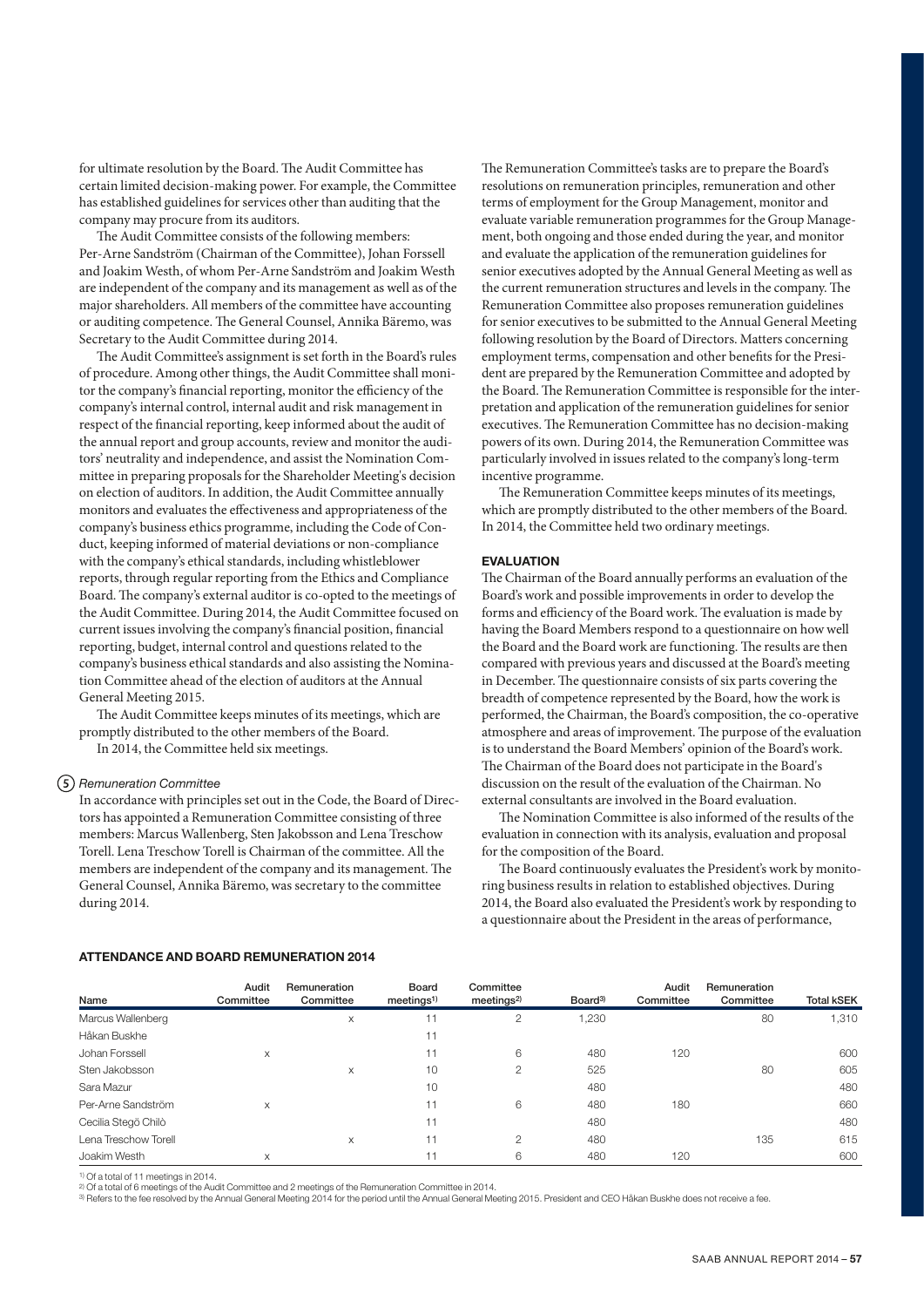organisation, people and leadership. The President does not participate in this evaluation.

# PRESIDENT AND CEO

The President and CEO of Saab, Håkan Buskhe, is also a member of the Board. His significant professional commitments outside the company, earlier positions and shareholding are set forth in the presentation of the Board of Directors and the Group Management; see pages 60-62. Håkan Buskhe does not own shares nor is he a partner in any company with which Saab has material business ties.

# GUIDELINES FOR REMUNERATION AND OTHER BENEFITS FOR SENIOR EXECUTIVES

The guidelines for remuneration and other benefits for senior executives are explained on pages 63–64.

# $(7)$  auditor

On behalf of the shareholders and in accordance with current laws and regulations, the external auditor examines the financial statements, group accounts, annual report, and administration and management of the company by the Board of Directors and the President, and also carries out the statutory audit of the Corporate Governance Report. In addition, the Q1, Q2 and Q3 interim reports have been reviewed by the auditor. The auditor also presents an Auditors' Report to the Annual General Meeting.

The Shareholders' Meeting elects the auditors. Pricewaterhouse-Coopers AB was the firm elected as the new auditor by the Annual General Meeting 2011 for the period 2011–2015. Election of auditors will be held at the Annual General Meeting 2015.

## *PricewaterhouseCoopers (PwC)*

- Elected in 2011 for the term until the Annual General Meeting 2015.
- Håkan Malmström, Authorised Public Accountant, Auditor in charge. Other audit assignments: Axel Johnson, Karo Bio, NCC, Nordstiernan.
- Anna-Clara Af Ekenstam, Authorised Public Accountant. Other audit assignments: Swedish Cellulosa SCA AB and Knowit AB.

PricewaterhouseCoopers AB is a member of PwC's global network in around 150 countries. PwC has competence and experience in areas important to Saab: auditing of large and listed companies, accounting issues, industry experience and experience in international business.

The Audit Committee is responsible for ensuring that the independent position of the auditor is maintained, including by staying informed of ongoing consulting assignments. The Audit Committee has also established guidelines for services other than auditing that the company may procure from its auditors.

# AUDIT FEES

Saab's auditor receives a fee according to approved invoices as resolved by the Annual General Meeting.

PwC has performed services on behalf of the company in 2014 in addition to its audit assignments, consisting of related consultations, including on accounting and tax issues.

# AUDITORS' FEES FOR THE GROUP, 2013–2014

| <b>MSEK</b>        | 2014 | 2013 |
|--------------------|------|------|
| Audit assignments: |      |      |
| <b>PwC</b>         | 18   | 16   |
| Others             | 2    | っ    |
| Other assignments: |      |      |
| <b>PwC</b>         | 3    |      |

# THE BOARD'S REPORT ON INTERNAL CONTROL OF THE FINANCIAL REPORTING

Under the provisions of the Swedish Companies Act and the Code, the Board of Directors is responsible for internal control. This report on internal control of financial reporting has been prepared pursuant to the provisions of the Swedish Annual Accounts Act.

#### *Financial reporting*

The Board of Directors documents the manner in which it ensures the quality of the financial reports and how it communicates with the company's auditor.

The Board of Directors ensures the quality of financial accounting through its Audit Committee, according to the report submitted above. The Audit Committee considers not only critical accounting questions and the financial reports presented by the company, but also matters of internal control, regulatory compliance, potential material uncertainty in reported values, post-statement events, changes in assessments and evaluations and other circumstances that may affect the quality of the financial statements. The auditor participated in five of six meetings with the Audit Committee in 2014.

The entire Board of Directors reviews the interim reports before they are published.

The Board of Directors has met with the auditor to discuss their review of the company for the financial year 2014. The Board of Directors has also met on one occasion with the auditor without the presence of the President or any other members of the Group Management.

## *Internal control over financial reporting*

Saab's system of internal control is designed to assist the business in achieving its goals and managing associated risks. Internal control over financial reporting is part of all internal control processes within Saab, the framework for which is developed by the Committee of Sponsoring Organisations of the Treadway Commission (COSO). Internal control over financial reporting aims to provide reasonable assurance of the reliability of external financial reporting and to ensure that it is prepared in accordance with legislation, applicable accounting standards and other requirements for listed companies.

## *Control environment*

Delegation of responsibilities is based on the Board of Directors' rules of procedure and a directive which sets forth the roles, responsibilities and activities of the Board and the President.

Internal control is based on Saab's organisation, where operating responsibilities and powers are delegated to business areas and support units, which are also supported and supervised by Group functions with specific competencies. These Group functions issue Group guidelines that clarify responsibilities and powers and constitute part of the internal control in specific areas such as finance, accounting, investments and tenders.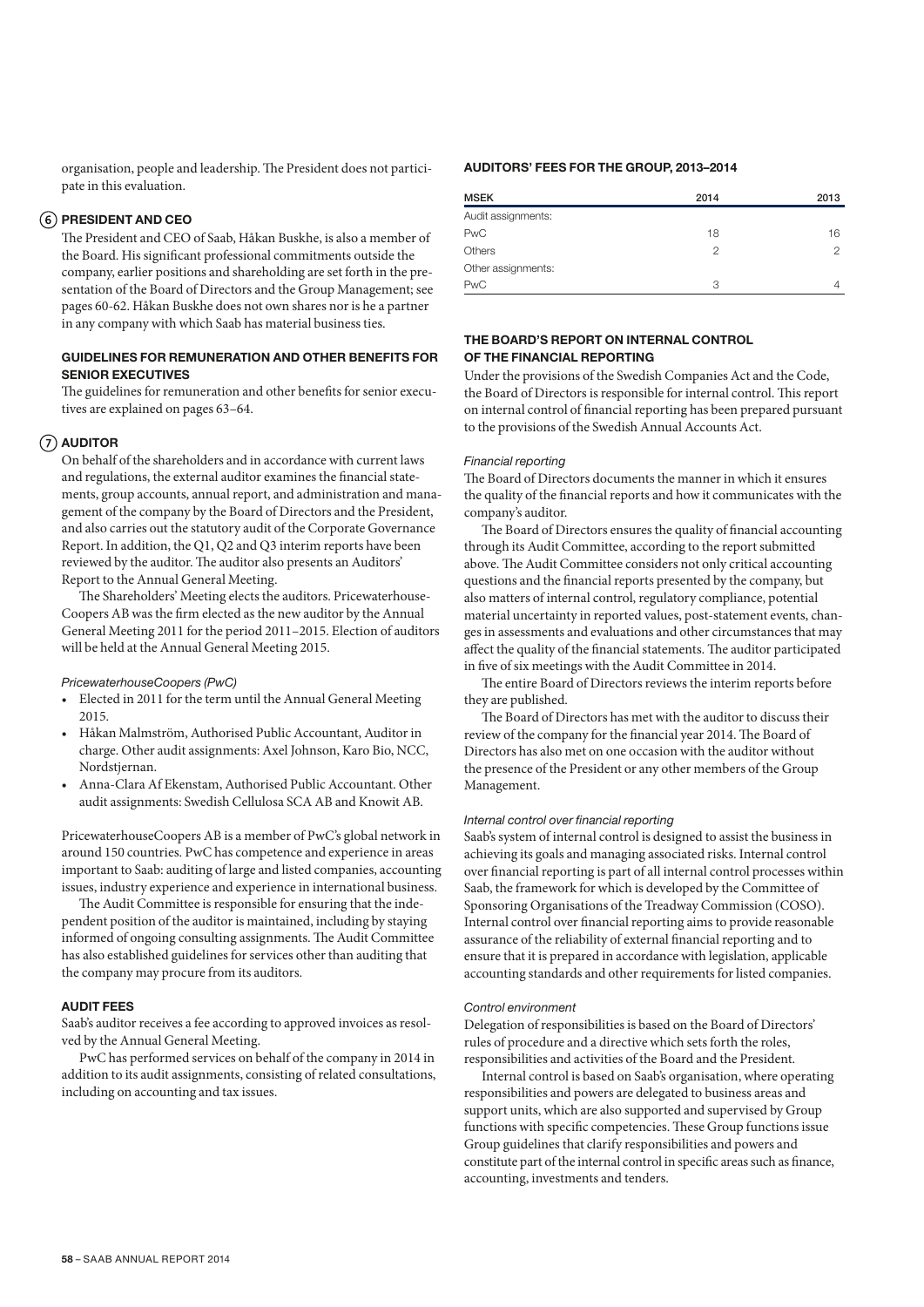#### THE ANNUAL ASSESSMENT PROCESS OF INTERNAL FINANCIAL CONTROLS



(8)

## *Risk assessment*

Saab's operations are mainly characterised by the development, production and supply of technologically advanced hardware and software for customers around the world. Sales are predominantly generated outside Sweden. As a rule, projects entail considerable sums of money, stretch over long periods of time and involve technological development or refinement of products.

Based on Saab's operations, the material risk areas in financial reporting are project accounting, acquisitions and goodwill, development costs, hedging and other financial transactions, leasing operations, taxes and accounting for pensions. In addition to business risks and risks of inaccurate financial reporting, the processes are also assessed on the basis of the risk of exposure to any improprieties.

Group Finance continuously coordinates an overall risk assessment of financial reporting. This process involves self-assessments by Group functions and business areas. The current risk assessment is reviewed with Saab's Internal Audit, which adjusts its annual audit plan accordingly. Information on developments in essential risk areas as well as a report on planned and executed activities in these areas are communicated regularly to Saab's Audit Committee. Saab's risk assessment is also communicated regularly to Saab's external auditors.

# *Information, communication and control activities*

Internal control within Saab is based on clearly defined areas of responsibility and authority, issued Group guidelines, processes and controls.

Uniform handling of financial reporting is assured by adopting and issuing Group guidelines approved by the President or by function managers appointed by the President. All Group directives are updated on an ongoing basis, are clearly communicated and are available on the internal website.

Each business area designs its risk management routines and structure for internal control based on overall routines and Group guidelines.

The most significant risks identified as regards financial reporting are managed through control structures within the business areas and Group functions and are based on Saab's minimum requirements for good internal control in the financial reporting processes.

#### *Monitoring and evaluation*

All operating units report monthly and quarterly according to a standardised routine.

Quarterly reports are the basis of Saab's external financial reporting. In operating reports, each business area's measures of profitability and financial position are consolidated to measure

the Group's total profitability and financial position. Accounting managers and controllers are in regular contact with Group Finance concerning any questions related to finance and accounting.

To assist in evaluating internal control in each business area, Saab uses an annual self-assessment to identify and test key control functions in each business process.

The Internal Audit department, part of the internal control structure, is a dedicated resource for independent review of the effectiveness of internal control processes. At the same time, Internal Audit supports the locally applied internal control process and the central controller staff. Together they serve as a resource for monitoring financial reporting routines. Internal Audit's tasks are initiated by the Audit Committee or on its own initiative and then reported to the Committee. From time to time, Group Management and its members can also submit assignments to Internal Audit.

#### *Activities in 2014*

In 2014, two self-assessments were performed in all business areas and in the Group's accounting units, tax and treasury. They were performed in late March and late September, after the close of each quarter. The self-assessments were followed up and reviewed to ensure their thoroughness. The results of the reviews were reported back to each business unit. A training session for management and personnel involved in the self-assessment process was held in March. The Group's Internal Audit unit has supported the self-assessment process.

All market areas implemented a simplified risk self-assessment process.

The results and status according to the self-assessment process were reported to the Finance Board, Group Management and Audit Committee. Implementation of the self-assessment process has continued in Saab's subsidiaries outside Sweden.

#### *Focus in 2015*

The focus on internal control and self-assessments will continue in 2015. Efforts to further strengthen key control functions in sensitive business processes.

The self-assessment will be implemented on at least two occasions and involve all business areas and Group functions. An independent evaluation will be made at least once.

The self-assessment process will be implemented at Saab Kockums, which was acquired in 2014. Implementation of the self-assessment process will continue in Saab's subsidiaries outside Sweden.

The Internal Audit department will take an active role in monitoring Saab's anti-corruption processes and in the self-assessment process.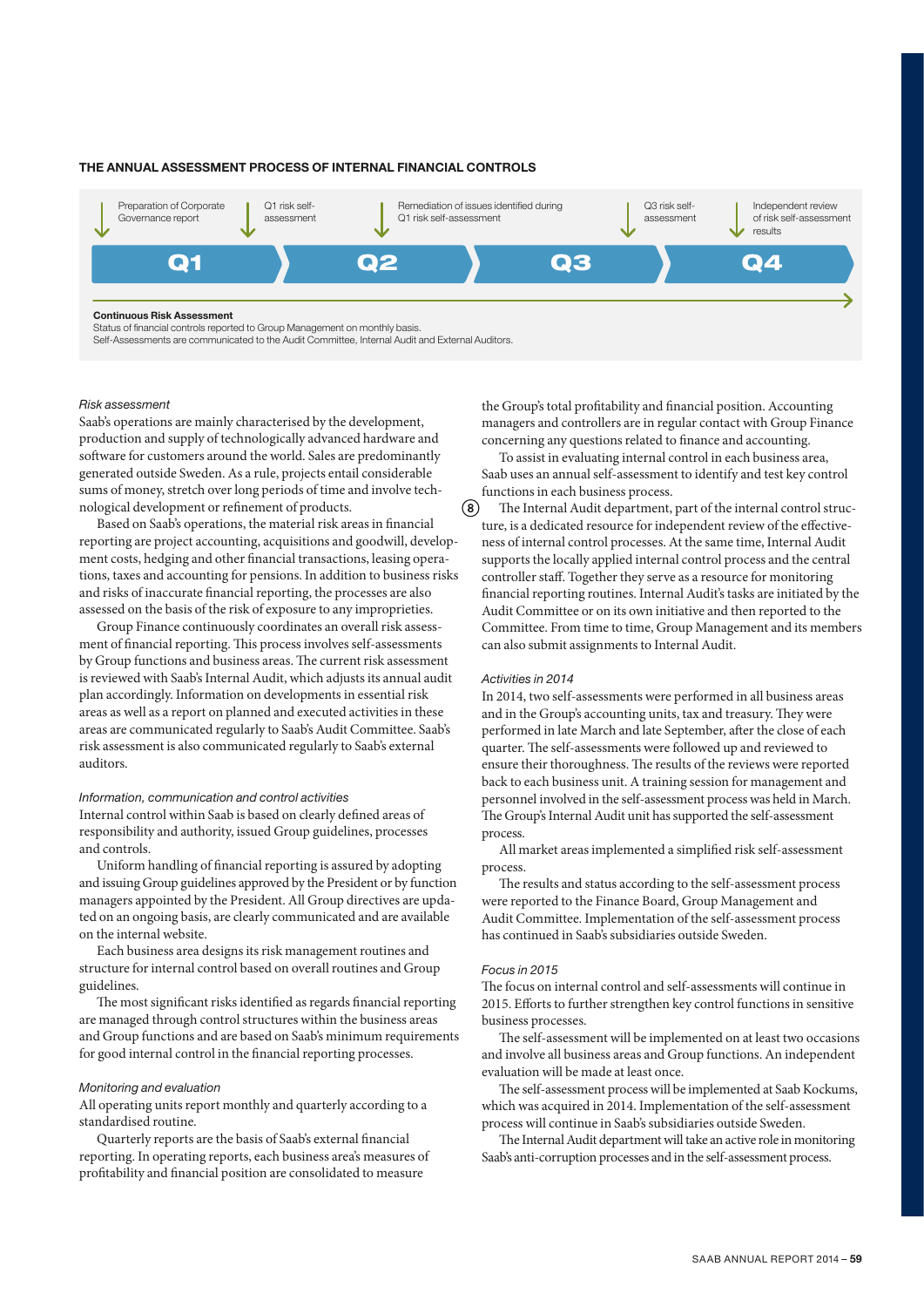# BOARD OF DIRECTORS



#### MARCUS WALLENBERG

Chairman of the Board since 2006 Deputy Chairman of the Board 1993–2006 and Member of the Board since 1992 Member of Saab's Remuneration Committee

Born 1956

B.Sc. of Foreign Service Lieutenant in Royal Swedish Naval Academy

Shares in Saab: 100,000

Other board commitments:

Chairman of SEB and Foundation Asset Management AB, Board member of AstraZeneca PLC, Investor AB, Temasek Holding Ltd and Knut and Alice Wallenberg Foundation

#### Former employment and positions:

Chairman of the Board of Electrolux and LKAB, Board member of Stora Enso Oyij and EQT Holdings AB, President and CEO of Investor AB, Director, Stora Feldmühle AG, Düsseldorf, Skandinaviska Enskilda Banken, Stockholm and London, Citicorp (Hong Kong), Citibank N.A. (New York)



## HÅKAN BUSKHE Member of the Board since April 2011 President and Chief Executive Officer (CEO) of Saab AB Born 1963 M.Sc., Licentiate of Engineering

Employed 2010

#### Shares in Saab: 47,436 Other board commitments:

Board member of Vattenfall AB and the Association of Swedish Engineering Industries (Teknikföretagen) until May 2014

## Former employment and positions:

President and CEO of E.ON Nordic AB and E.ON Sweden AB, Executive Vice President of E.ON Sweden AB, Senior Vice President of E.ON Sweden AB, Chairman of the Board of Green Cargo, CEO of Land Operations, Schenker AG, Schenker North, Schenker-BTL AB, Storel, Carlsberg och Coca-Cola Distribution AB, Production Director for Carlsberg Sweden



#### JOHAN FORSSELL

Member of the Board since 2010 Member of Saab's Audit Committee Member of the Management Group Investor AB, Head of Core Investments Born 1971

M.Sc. in Finance, Stockholm School of Economics

Shares in Saab: 7,000 Other board commitments:

Board member of Atlas Copco Former employment and positions:

# Project Manager at Aleris AB, Head of Research Core

Investments, Head of Capital Goods and Healthcare Sector, Head of Capital Goods Sector and Analyst Core Holdings at Investor AB



#### STEN JAKOBSSON

Member of the Board since 2008 and Deputy Chairman since 2010 Member of Saab's Remuneration Committee

Born 1949

M.Sc. in Engineering Shares in Saab: 5,500

#### Other board commitments:

Chairman of Power Wind Partners AB and LKAB, Board member of Stena Metall AB, FLSmidth A/S and Xylem Inc

#### Former employment and positions:

President and CEO of ABB Sweden, Executive Vice President of Asea Brown Boveri AB, Sweden, Business area Manager for business area Cables, President of ABB Cables AB, President of Asea Cylinda, Production Manager for Asea Low Voltage Division, Asea central staff – production trainee



#### SARA MAZUR

Member of the Board since 2013

Vice President and Head of Ericsson Research, Ericsson AB Born 1966

Ph.D., Electrical Engineering, KTH Royal Institute of Technology

M.Sc., Electrical Engineering, KTH Royal Institute of **Technology** 

Shares in Saab: 500

# Other board commitments:

Member of the Strategic Advisory Board of the School of Electrical Engineering, KTH Royal Institute of Technology, and member of the Royal Swedish Academy of Engineering Sciences (IVA), Division XI – Education and Research

#### Former employment and positions:

Vice President of System Management, Business Unit Networks, Ericsson AB, Director of Wireless Access Networks Research, Ericsson Research, Ericsson AB, Board member of the School of Electrical Engineering, KTH Royal Institute of Technology and Wireless@KTH, Royal Institute of Technology

# EMPLOYEE REPRESENTATIVES



STEFAN ANDERSSON

Member of the Board since 2008 President of the local salaried employees' union Unionen at Saab Dynamics AB, Linköping Born 1974  $D$ .  $C<sub>n</sub>$ 

Shares in Saab: 2,296



CATARINA CARLQVIST

Member of the Board since 2007 Vice Chairman of the local Swedish Association of Graduate Engineers, Saab Dynamics AB, Karlskoga Born 1964 Luleå University of Technology Shares in Saab: 58



CONNY HOLM

Member of the Board since 2008 and Deputy Board member 1995–2008

President of the local trade union IF Metall at business area Industrial Products and Services, Jönköping Born 1947

Upper secondary engineering education Shares in Saab: 1,378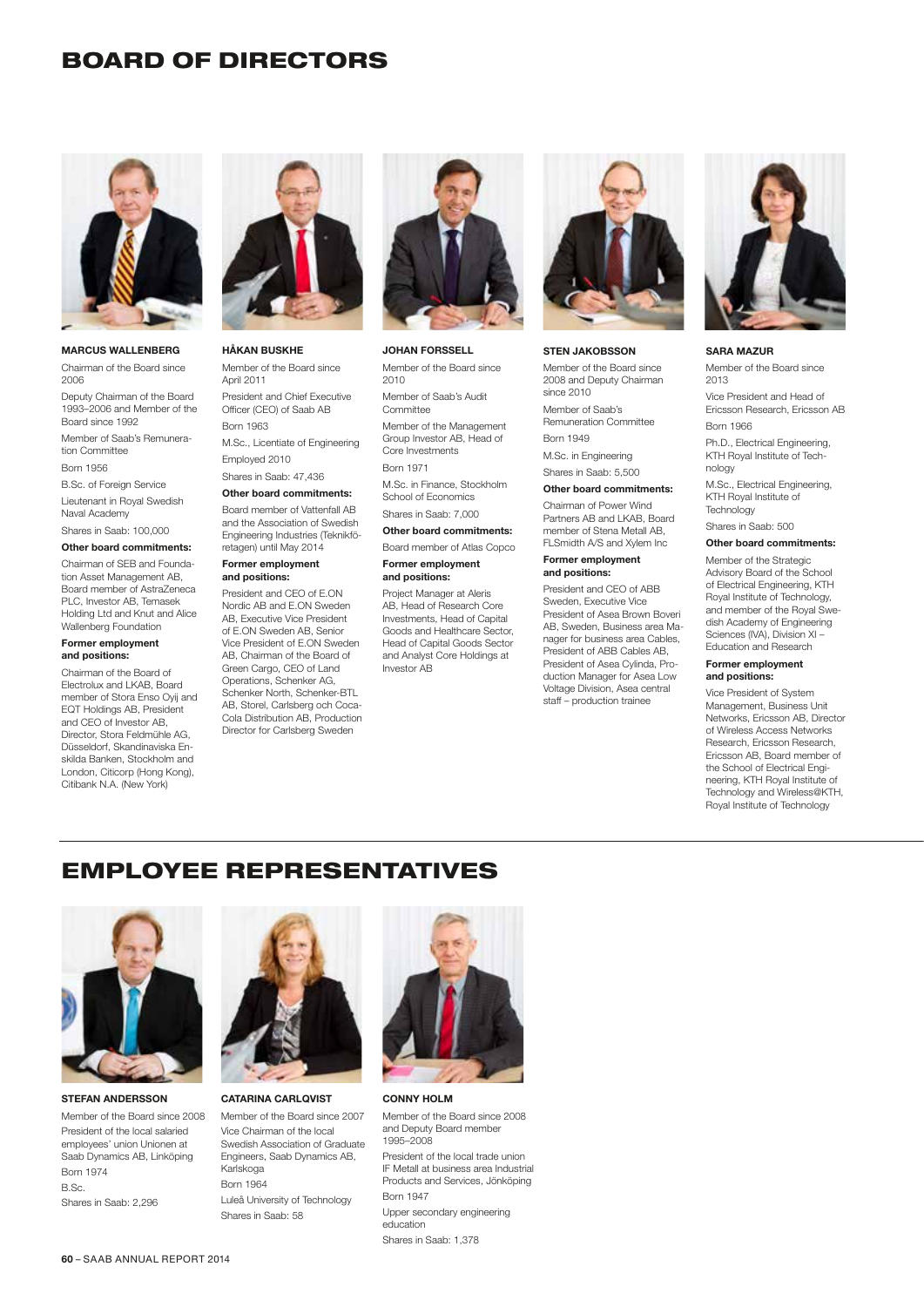

#### PER-ARNE SANDSTRÖM

Member of the Board since 2005 Chairman of Saab's Audit Committee Born 1947 Upper secondary engineering school

Shares in Saab: 3,000

#### Other board commitments:

Board member of TeliaSonera AB Former employment and positions:

Deputy CEO and COO of L M Ericsson, President and CEO of Ericsson Inc., USA, Vice President and General Manager, Business Unit GSM, Ericsson Radio Systems AB, Executive Vice President and Managing Director, Cellular Systems, Ericsson Ltd, UK, Vice President and General Manager, GSM Western Europe, Ericsson Radio Systems AB, Vice President and General Manager, Airborne Radar Division, Ericsson Microwave Systems AB, Department Manager, Naval Command and Control Systems, Ericsson Microwave Systems AB



# CECILIA STEGÖ CHILÓ

Member of the Board since 2010 Adviser to management of corporations and organisations Born 1959

Shares in Saab: 600 Other board commitments: Chairman of Gotlands Bryggeri AB, Deputy Chairman of Fortum Värme AB, Board member of Spendrups Bryggeri AB, Linköping University Holding AB, Investment AB Spiltan, the Expo Foundation and the Yump

Foundation Former employment and positions:

Studies in political science and economics

Board member of AMF Fonder, Länsforsäkringar Liv and Marginalen Kredit och Finans, CEO of the Free Enterprise Foundation of Sweden and the think tank Timbro, Cabinet member and Head of the Ministry of Culture, Editorial writer and foreign policy commentator at Swedish Dagbladet, Commentator at Sveriges Radio, Swedish Employer's Confederation, Swedish Conservative Party

## Board member of Investor

AB and SKE AB, Chairman of the Chalmers University of Technology and the Foundation for Strategic Environmental Research (MISTRA)

Professor in Physics, Ph.D. Shares in Saab: 5,400 Other board commitments:

LENA TRESCHOW TORELL Member of the Board since 2005

Chairman of Saab's Remuneration Committee

Born 1946

#### Former employment and positions:

Deputy Chairman of ÅF AB, President and Chairman of the Royal Swedish Academy of Engineering Sciences (IVA), Board member of Getinge AB, Telefonaktiebolaget L M Ericsson, Gambro AB and Micronic Mydata AB, Chairman of European Council of Applied Sciences Technology and Engineering (Euro-CASE), Director, Joint Research Centre, European Commission (Brussels), Vice President of Chalmers, Gothenburg, Professor of Material Physics at Chalmers. Gothenburg, Professor of Solid State Physics at Uppsala **University** 



#### JOAKIM WESTH

Member of the Board since 2010 Board member of Saab's Audit Committee Born 1961

M.Sc. in Aeronautics, (KTH) Royal Institute of Technology, M.Sc. in Aerospace Engineering, (MIT) Massachusetts Institute of Technology

Shares in Saab: 8 000

Other board commitments: Board member of CGI Group Inc., Absolent AB and Swedish Match AB

#### Former employment and positions:

Chairman of EMA Technology AB and Absolent AB, Board member of Intrum Justitia AB, Rörvik Timber AB, Telelogic AB and VKR Holding A/S, Deputy Board member of Sony Ericsson Mobile Communications AB, Senior Vice President of Group Function Strategy & Operational Excellence at Ericsson and member of the Group Management Team, Ericsson, Group Vice President and member of the Executive Management Group of Assa Abloy AB, Partner at McKinsey & Co. Inc.

# DEPUTIES AUDITORS

#### GÖRAN GUSTAVSSON

Deputy Board member since 2008 President of the local trade union IF Metall at Saab AB, Linköping Born 1953 Shares in Saab: 1,636

#### JAN KOVACS

Deputy Board member since 2008 President of the local salaried employees' union Unionen at Saab, Linköping Born 1960

Upper secondary technical school Shares in Saab: 1,885

#### NILS LINDSKOG

Shares in Saab: 698

Deputy Board member since 2007

Member of the local Swedish Association of Graduate Engineers at Saab AB, Gothenburg Born 1955 M.S.E.E. from Chalmers University of Technology

PricewaterhouseCoopers AB

#### HÅKAN MALMSTRÖM

Authorised Public Accountant, Auditor in charge

ANNA-CLARA AF EKENSTAM Authorised Public Accountant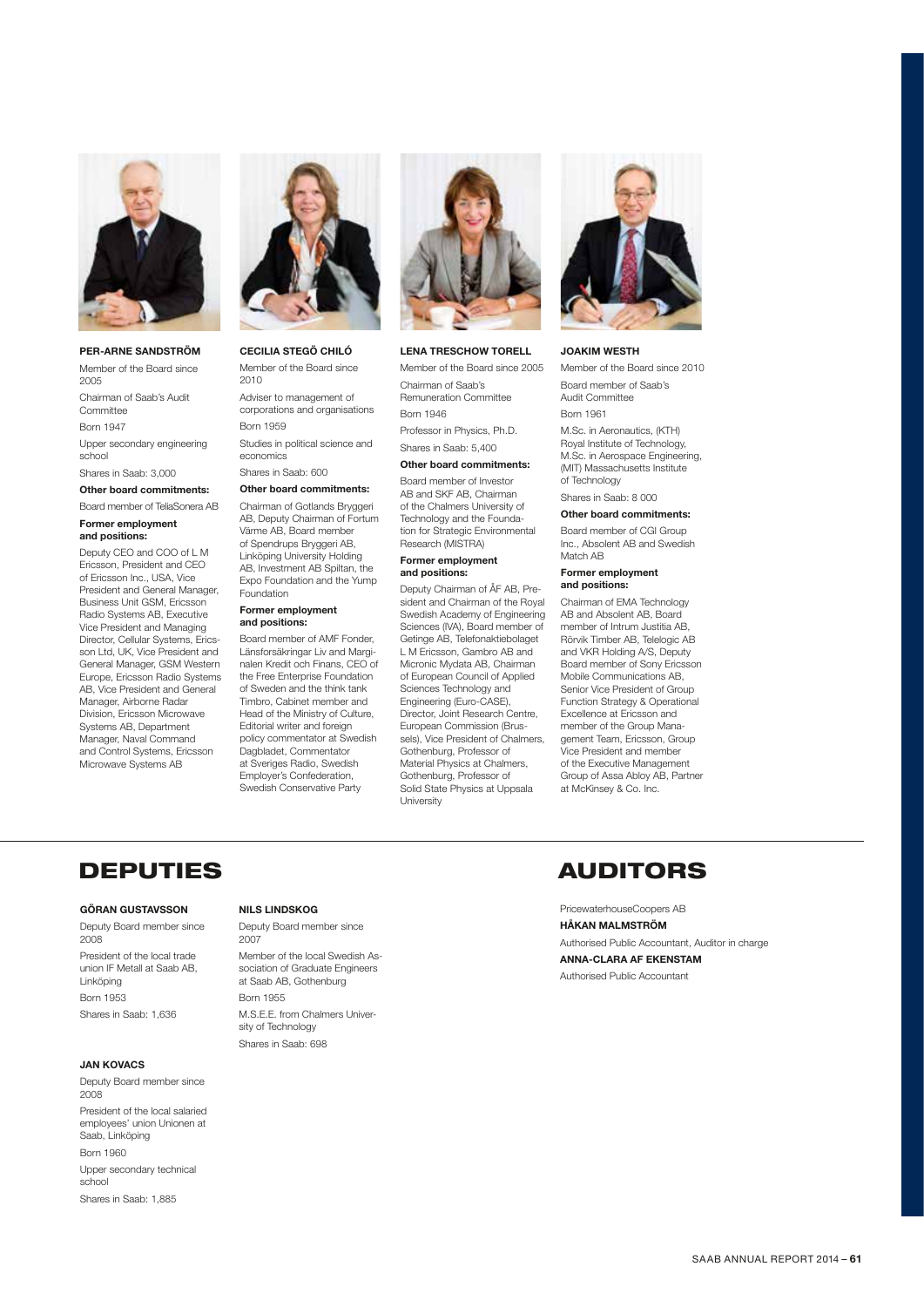# GROUP MANAGEMENT



HÅKAN BUSKHE President and Chief Executive Officer (CEO) Member of the Board of Saab AB since 2011 Born 1963 M.Sc., Licentiate of Engineering Employed 2010 Shares in Saab: 47,436



LENNART SINDAHL Deputy CEO, Senior Executive Vice President Born 1956 M.Sc. in Engineering Employed 1986 Shares in Saab: 17,360



MAGNUS ÖRNBERG Executive Vice President and Chief Financial Officer (CFO) Born 1965 MBA Employed 2012 Shares in Saab: 4,256



ULF NILSSON Senior Vice President and Head of business area Aeronautics Born 1964 M.Sc. in Engineering Employed 1989 Shares in Saab: 3,482



GÖRGEN JOHANSSON Senior Vice President and Head of business area Dynamics Born 1964 MBA Employed 2004 Shares in Saab: 3,131

*See also page 60.*



MICAEL JOHANSSON Senior Vice President and Head of business area Electronic Defence Systems Born 1960 B.Sc. Employed 1985 Shares in Saab: 5,593



DAN JANGBLAD Senior Vice President and Head of business area Industrial Products and Services Born 1958 M.Sc. in Engineering Employed 2000 Shares in Saab: 24,133



GUNILLA FRANSSON Senior Vice President and Head of business area Security and Defence Solutions Born 1960 M.Sc. and Ph.D. (Tec. Lic.) Employed 2008 Shares in Saab: 7,292



JONAS HJELM

Senior Vice President and Head of business area Support and Services Born 1971 Employed 2006 Shares in Saab: 6,668



ANNIKA BÄREMO

Senior Vice President and Head of Group Legal Affairs, General Counsel, Secretary of the Board of Directors Born 1964 LLB Employed 2012 Shares in Saab: 2,318



LENA ELIASSON Senior Vice President and Head of Group Human Resources Born 1967 M.Sc. in Engineering Employed 2012 Shares in Saab: 4,080



ÅSA THEGSTRÖM Senior Vice President and Head of Group Communication Born 1966 Technical college engineer Employed 1990 Shares in Saab: 1,002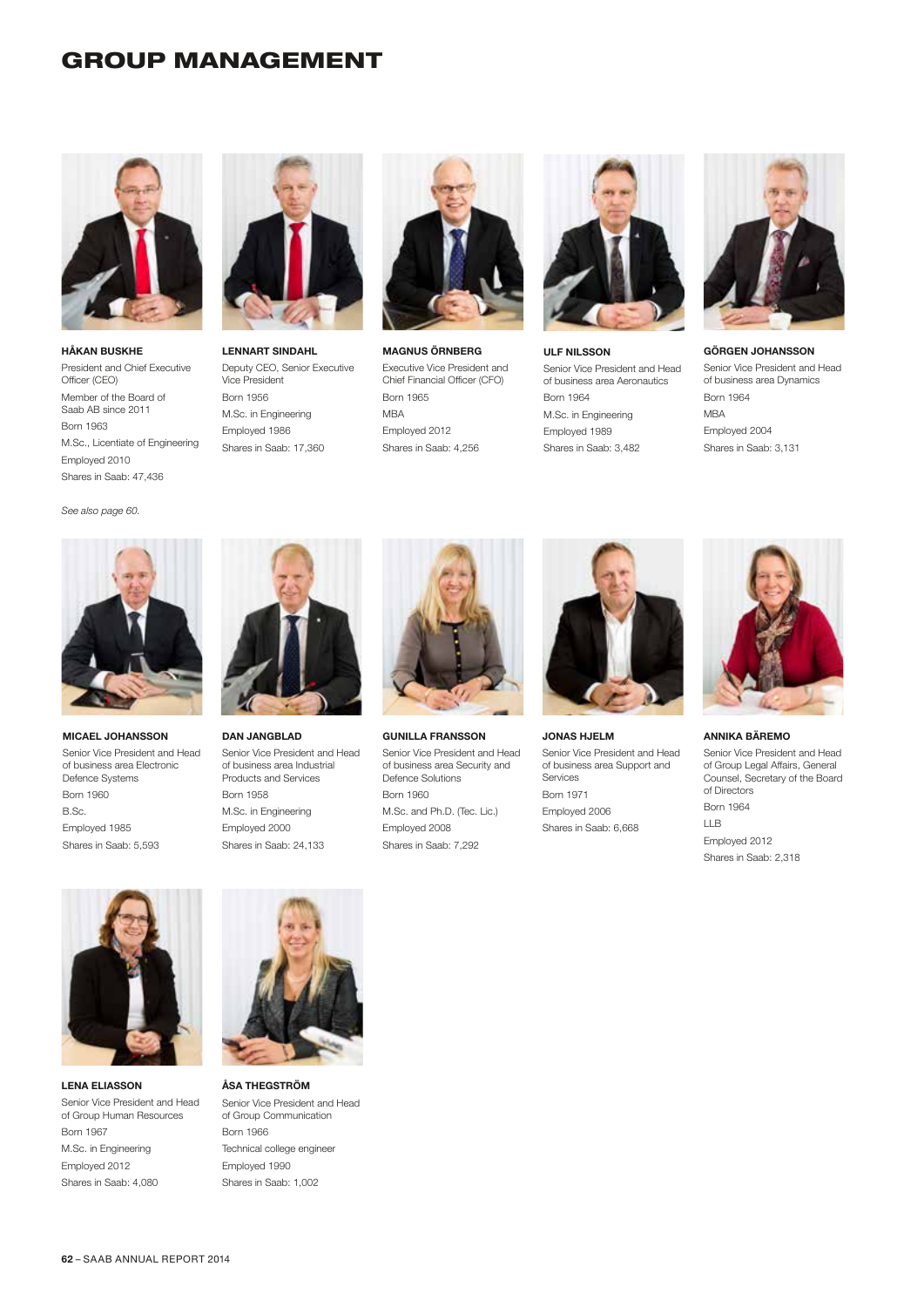# AUDITOR'S REPORT

To the annual meeting of the shareholders of Saab AB (publ), corporate identity number 556036-0793

# REPORT ON THE ANNUAL ACCOUNTS AND CONSOLIDATED ACCOUNTS

We have audited the annual accounts and consolidated accounts of Saab AB (publ) for the year 2014, except for the corporate governance statement on pages 54–62. The annual accounts and consolidated accounts of the company are included in the printed version of this document on pages 40–131.

# *Responsibilities of the Board of Directors and the Managing Director for the annual accounts and consolidated accounts*

The Board of Directors and the Managing Director are responsible for the preparation and fair presentation of these annual accounts in accordance with the Annual Accounts Act, and of the consolidated accounts in accordance with International Financial Reporting Standards, as adopted by the EU, and the Annual Accounts Act, and for such internal control as the Board of Directors and the Managing Director determine is necessary to enable the preparation of annual accounts and consolidated accounts that are free from material misstatement, whether due to fraud or error.

## *Auditor's responsibility*

Our responsibility is to express an opinion on these annual accounts and consolidated accounts based on our audit. We conducted our audit in accordance with International Standards on Auditing and generally accepted auditing standards in Sweden. Those standards require that we comply with ethical requirements and plan and perform the audit to obtain reasonable assurance about whether the annual accounts and consolidated accounts are free from material misstatement.

An audit involves performing procedures to obtain audit evidence about the amounts and disclosures in the annual accounts and consolidated accounts. The procedures selected depend on the auditor's judgement, including the assessment of the risks of material misstatement of the annual accounts and consolidated accounts, whether due to fraud or error. In making those risk assessments, the auditor considers internal control relevant to the company's preparation and fair presentation of the annual accounts and consolidated accounts in order to design audit procedures that are appropriate in the circumstances, but not for the purpose of expressing an opinion on the effectiveness of the company's internal control. An audit also includes evaluating the appropriateness of accounting policies used and the reasonableness of accounting estimates made by the Board of Directors and the Managing Director, as well as evaluating the overall presentation of the annual accounts and consolidated accounts.

We believe that the audit evidence we have obtained is sufficient and appropriate to provide a basis for our audit opinion.

# *Opinions*

In our opinion, the annual accounts have been prepared in accordance with the Annual Accounts Act and present fairly, in all material respects, the financial position of the parent company as of 31 December 2014 and of its financial performance and its cash flows for the year then ended in accordance with the Annual Accounts Act. The consolidated accounts have been prepared in accordance with the Annual Accounts Act and present fairly, in all material respects, the financial position of the group as of 31 December 2014 and of their financial performance and cash flows for the year then ended in accordance with International Financial Reporting Standards, as adopted by the EU, and the Annual Accounts Act. Our opinion do not cover the corporate governance statement on pages 54–62. The statutory administration report is consistent with the other parts of the annual accounts and consolidated accounts.

We therefore recommend that the annual meeting of shareholders adopt the income statement and balance sheet for the parent company and the income statement and statement of the financial position for the group.